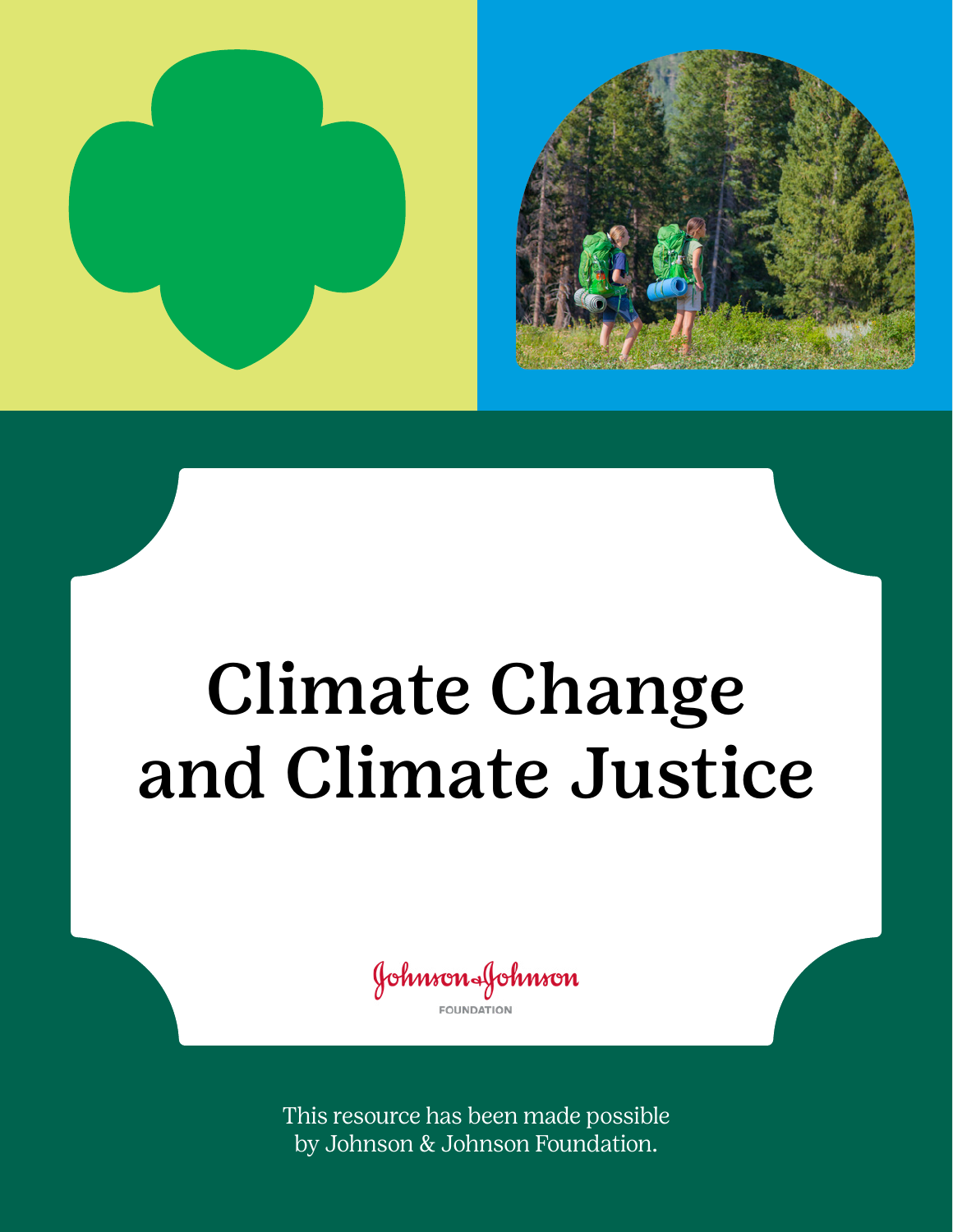## Climate Change and Climate Justice

**Weather** is a blizzard, a hot day, or an afternoon thunderstorm. It happens over a few hours, days, or weeks. **Climate** is the average weather conditions in a place over a long period of time—like 20 or 30 years. **Global climate** is the average climate over the whole world.

The earth's global climate is changing. Science tells us that people are causing some of these climate changes by burning fossil fuels like oil and gasoline. Burning these fuels creates gases like carbon dioxide that trap heat from the sun in our atmosphere, like a greenhouse, heating up the earth. To prevent more damage to our environment, we need to reduce the amount of carbon pollution we put into the air. Individual people can create greenhouse gases by driving cars, for example. Businesses and governments create greenhouse gases, too. They have factories that burn fossil fuels, or fleets of vehicles that burn gasoline or diesel fuel. These large corporations are responsible for creating the majority of greenhouse gases.

As a result of Earth's temperature increasing, the weather around us is becoming more extreme and unpredictable, and the impacts of climate change can be felt worldwide. Rising temperatures are causing polar ice caps and glaciers to melt, causing flooding in coastal areas. Extreme weather events like polar vortexes, wildfires, hurricanes, and droughts are destroying nature and our communities, endangering people, animals, and crops. Right now, 1 million plant and animal species also face extinction due to loss of their habitats.

### What is Climate Justice?

Climate justice is recognizing that climate change affects people and that it impacts poor and vulnerable people more than wealthy, privileged people. Globally, people in less industrialized places have done the least to cause climate change but suffer the most from its effects. Black, Indigenous, (and) People of Color (BIPOC) are more at risk to experience heat, pollution, and other impacts of climate change. In many areas, a history of redlining, including negligent urban planning, discriminatory lending, and disinvestment, has resulted in a majority of BIPOC being segregated and forced into neighborhoods that have less tree cover and experience greater exposure to heat. This extreme heat causes the most weather fatalities per year for climate hazards (with much higher rates among BIPOC populations), affecting human health, the environment, and even our infrastructure. Furthermore, with record-breaking heat waves expected to worsen as the climate crisis intensifies, BIPOC populations are at a higher risk for heat-related deaths.

Similarly, women and girls are uniquely impacted by climate change. They often have fewer resources than men and boys, and they face gendered expectations about caring for homes and people when faced with disaster. Of those people affected by natural disasters, in recent years, 80 percent of those displaced, or forced to leave their homes, were women and girls. During natural disasters, women and girls are most likely to be negatively impacted or even killed.

Climate justice requires justice for all, so addressing climate change must involve centering BIPOC communities, women and girls, and other marginalized groups. We need better city preparedness plans, affordable and green housing and infrastructure, investments in clean public transportation and energy, and support for policies that address environmental, racial, gender, and economic inequity. Climate justice means that the actions taken to combat climate change should be implemented in ways that are fair and that people suffering the most impact should be heard, respected, and included in the effort. It recognizes that those who have benefited the most from fossil fuels and deforestation should pay for and do more of the work to reduce greenhouse gases and restore forests

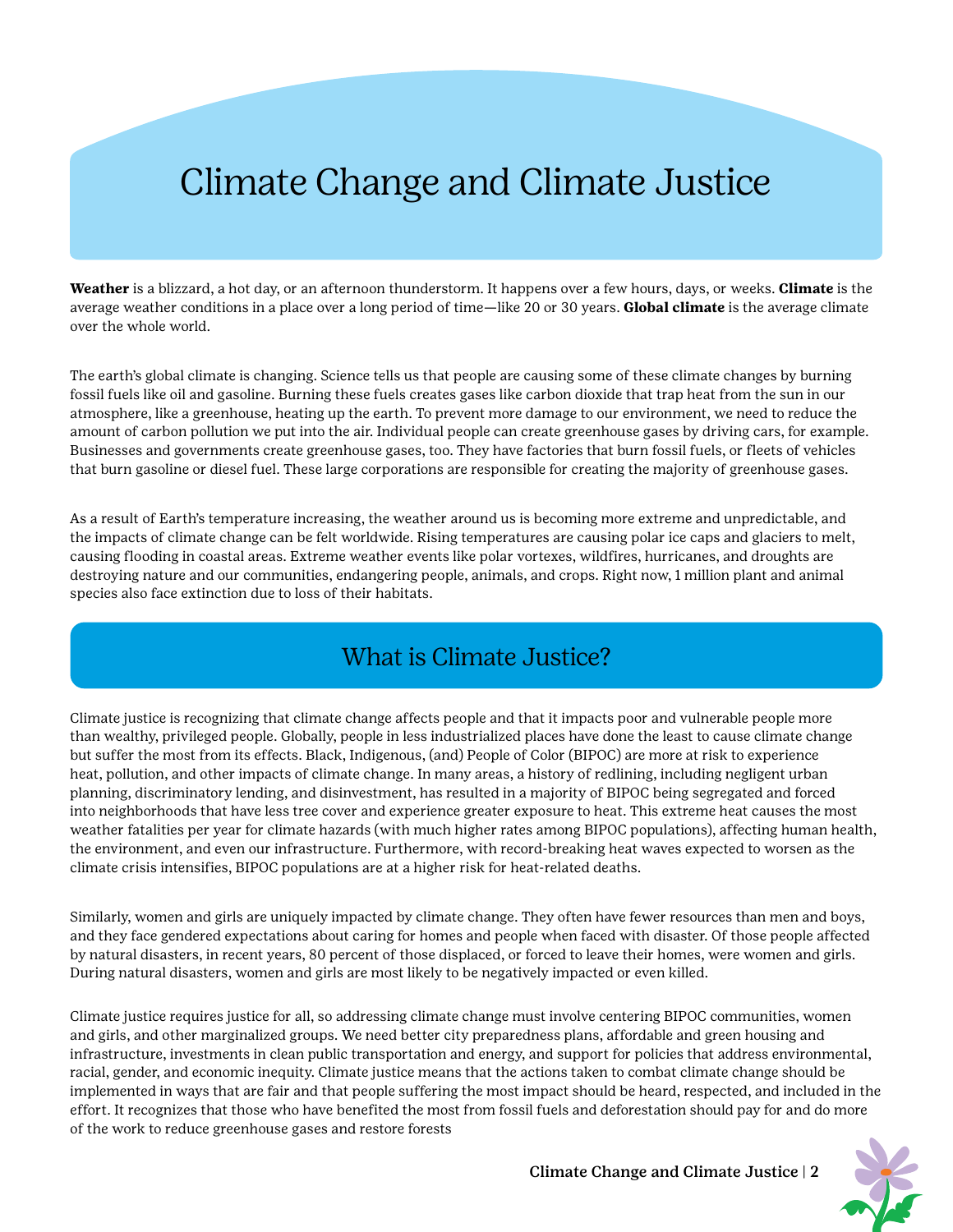## Trees and Climate Justice

Around the world, climate change is damaging the ability of forests to grow back on their own. Better environmental stewardship, especially reforestation and planting trees, can be one of the solutions to species loss and climate change.

In cities, trees help cool communities, reducing the heat island effect created by buildings, machines, and pavement that hold heat. Tree planting provides habitat for wildlife, creates shade on hot summer days, cleans water, and removes asthma-causing air pollution.

Unfortunately, places suffer from the lack of trees and so do people. People of color and people with low incomes tend to live in neighborhoods with fewer trees, and it's often these same communities and groups who feel the biggest impact from climate change.

Working to plant or protect trees helps the earth and helps create tree equity, meaning that every place has enough trees for everyone to experience trees' benefits.

#### What happens when there aren't enough trees?

**Heat islands:** Without trees to provide shade and cool air, buildings, pavement, and machines in neighborhoods hold and generate heat, creating pockets of excessive heat or "heat islands." A lack of trees also means more air pollution. The higher temperature and dirty air are dangerous to peoples' health.

**Floods and mudslides:** Trees help prevent or lessen natural disasters. When it rains, trees slow down the flow of water by absorbing it through their roots and holding soil in place. Areas that lack enough trees can experience serious flooding and landslides.

**Loss of homes, medicines, and clean air:** Rainforests create 20 percent of the earth's oxygen and absorb carbon contributing to climate change. They are home to millions of Indigenous people who have lived there for thousands of years. Rainforests are also home to half the plants and animals in the world, 90 percent of the world's birds, plants needed to make medicines, and all kinds of foods. Rainforests are being destroyed by people needing space to live and by businesses and governments cutting down trees to harvest wood, make room for crops, and to build dams.



## Planting trees can help fight climate change!

The Girl Scout Tree Promise is a tree planting and conservation initiative. Planting 5 million trees can help ease the effects of climate change and address the issue of climate justice. Climate justice is crucial to make a better world for all.

Did you know…

- ⚬ A large tree absorbs 40–50 pounds of the greenhouse gas, carbon dioxide, per year.
- ⚬ In its lifetime, a single tree can capture and store one ton of carbon dioxide.
- ⚬ In one year, an acre of forest can absorb up to twice the carbon dioxide produced by the average car in that year.
- ⚬ Trees properly placed around buildings can reduce the need for air conditioning by 50%.

Find out more about the Girl Scout Tree Promise **[here](https://www.girlscouts.org/en/activities-for-girls/for-every-girl/tree-promise.html)** and learn more with the **[Power of One Tree](https://www.girlscouts.org//content/dam/gsusa/forms-and-documents/activity-zone/national-service-projects/GSUSA_EWVP_NSP_Tree-Promise_Power-Of-One-Tree.pdf)** handout in the Program Toolkit.

Climate Change and Climate Justice | 3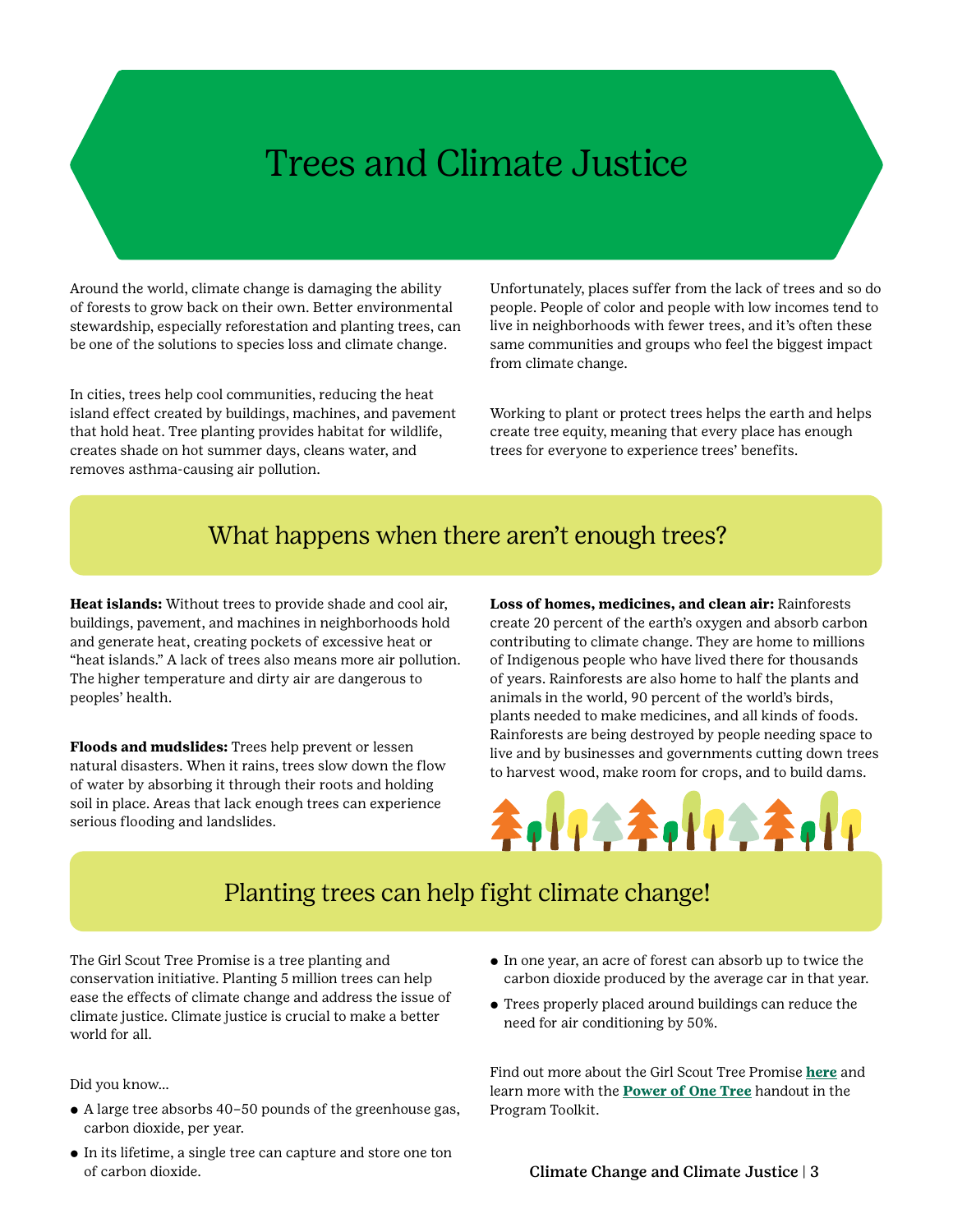# Engaging Girl Scouts in Climate Action

Climate change can be stressful and overwhelming–it's not a problem we can solve on our own. Kids today know this and they're both angry and afraid. They know about the impact of climate change and are worried about the future of our planet.

You can make climate change less scary by supporting youth to learn what causes climate change, how people can help address it, and what they can do.

#### Here are some tips for talking to youth about climate change:

- ⚬ **Share the science.** Provide simple and concrete explanations about the causes of climate change. Share basics like information about weather versus climate, how a rising temperature leads to extreme weather, the role of trees, and how human behavior contributes both to creating and preventing climate change.
- ⚬ **Provide resources.** When discussing climate change and justice, share information with your Girl Scouts about what is happening right in their own community, along with resources about research and efforts on the state, national, and global levels. Encourage them to research the issues and organizations working on them.
- ⚬ **Turn fear into motivation.** The climate crisis can be very scary. Paralyzing, even. When discussing climate change with your Girl Scouts, ask how they feel. Acknowledge their fear, anger, or anxiety. Then provide examples of when people have faced very challenging situations in the past and have made big changes or advances, such as how communities respond to natural

disasters with humanitarian aid, how scientific research makes places and buildings safer and more resilient, and how the world has worked together to prevent the spread of serious illnesses, like the flu, polio, or COVID-19.

- ⚬ **Start small but think big.** Get Girl Scouts thinking about changes they can make individually and then "zoom out" to what their families, communities, states, the nation, and the world can do. Remind them that they can be leaders, advocates, and activists at every level.
- ⚬ **Balance your examples.** When discussing the impact of climate change, balance your examples of harmful impacts with positive ones, highlighting how people are making a difference: citizen scientists gather data; engineers develop alternative energy sources and ways to remove greenhouse gases from the atmosphere; people plant trees, preserve existing forests, and design urban areas to prevent erosion or heat islands; etc. If you can, find local and relatable stories of girls and others working to create change for inspiration.